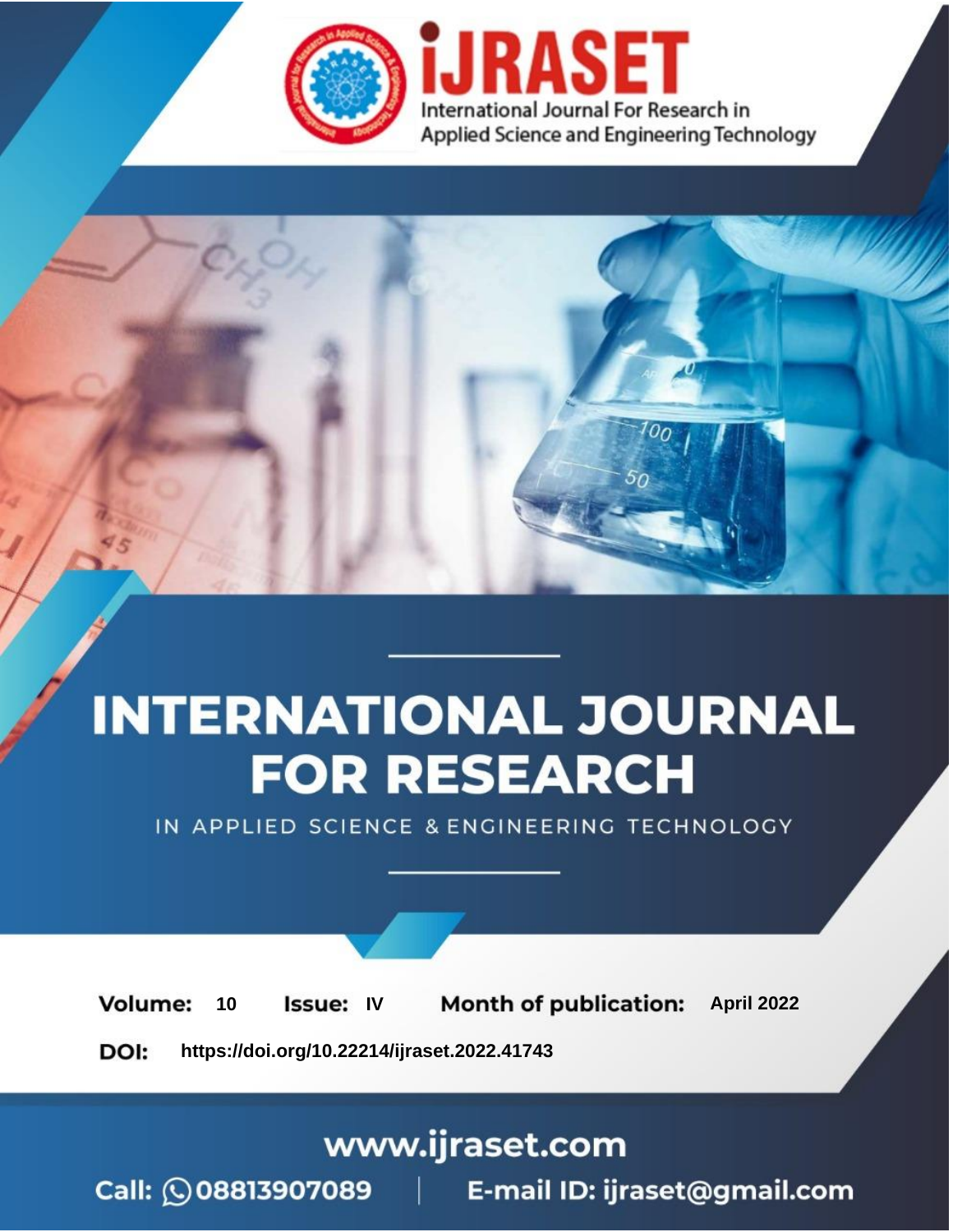### **Digital Data Forgetting: A Machine Learning Approach**

Aneri Vasani<sup>1</sup>, Sahana Shettigar<sup>2</sup>, Snehlata Rana<sup>3</sup>, Prof. Shirish K Sabnis<sup>4</sup> *1, 2, 3, 4Manjara Charitable Trust's Rajiv Gandhi Institute of Technology, Mumbai, India*

*Abstract: Our lives have become increasingly reliant on data as the globe undergoes a rapid digital change. People nowadays collect a vast amount of data in order to obtain useful information, as the outcomes obtained from them are critical for planning. It's becoming more difficult to acquire and use data on computers as it grows in size. As a result, we may encounter data storage issues in the future. As a result, we propose a machine learning approach called "Digital Data Forgetting" to address this issue. These algorithms will not only delete non-valuable data, but they will also lower the size of the dataset. This is referred to as 'Big Cleaning.' For experimental purposes, we use Principal Component Analysis, K-nearest Neighbours, and Logistic Regression. Keywords: Digital Data Forgetting, Deep Autoencoders, PCA, Cleaning, Machine Learning, Logistic Regression.*

#### **I. INTRODUCTION**

Data is a representation of the digital world's evolution. To advance to the next stage of digital existence, data storage, exchange, manufacturing, and processing are required. The amount of data available in the past was restricted, thus it was saved on paper. However, sharing was tough at the time. Digital change has advanced in recent decades, bringing with it the ability to produce precise data. Data is now producing capacity generated in a variety of ways. Social media, platforms such as Facebook, YouTube, and Instagram, and electronic trade on measuring values of equipment such as weather forecasts, gas pressure, and other gadgets are all examples of this.

Data has become an integral aspect of everyone's life today. Data is used in a variety of sectors, including medical, and by a variety of organisations, like Amazon, Flipkart, and others, for purposes such as analysis and prediction. Because storing and analysing such enormous amounts of data has become problematic, we now attempt to save all of the data we generate. Although the storage capacity is large, it is limited, and we shall hit that limit in the not-too-distant future. These massive amounts of data, termed "Big Data," contain information based on a variety of standards.As a result, it's critical to limit the amount of data while keeping the most valuable aspects, such as information for analysis.

As a result, we want to present the 'Digital Data Forgetting' strategy, which minimises data size by wiping the data that is least important.

The rest of paper is organised as follows:

- *1)* Chapter 2: Construction of main framework of area is done with some questions.
- *2)* Chapter 3: Some machine learning methods are explained.
- *3)* Chapter 4: Some experiments are done.
- *4)* Chapter 5: A conclusion is presented.

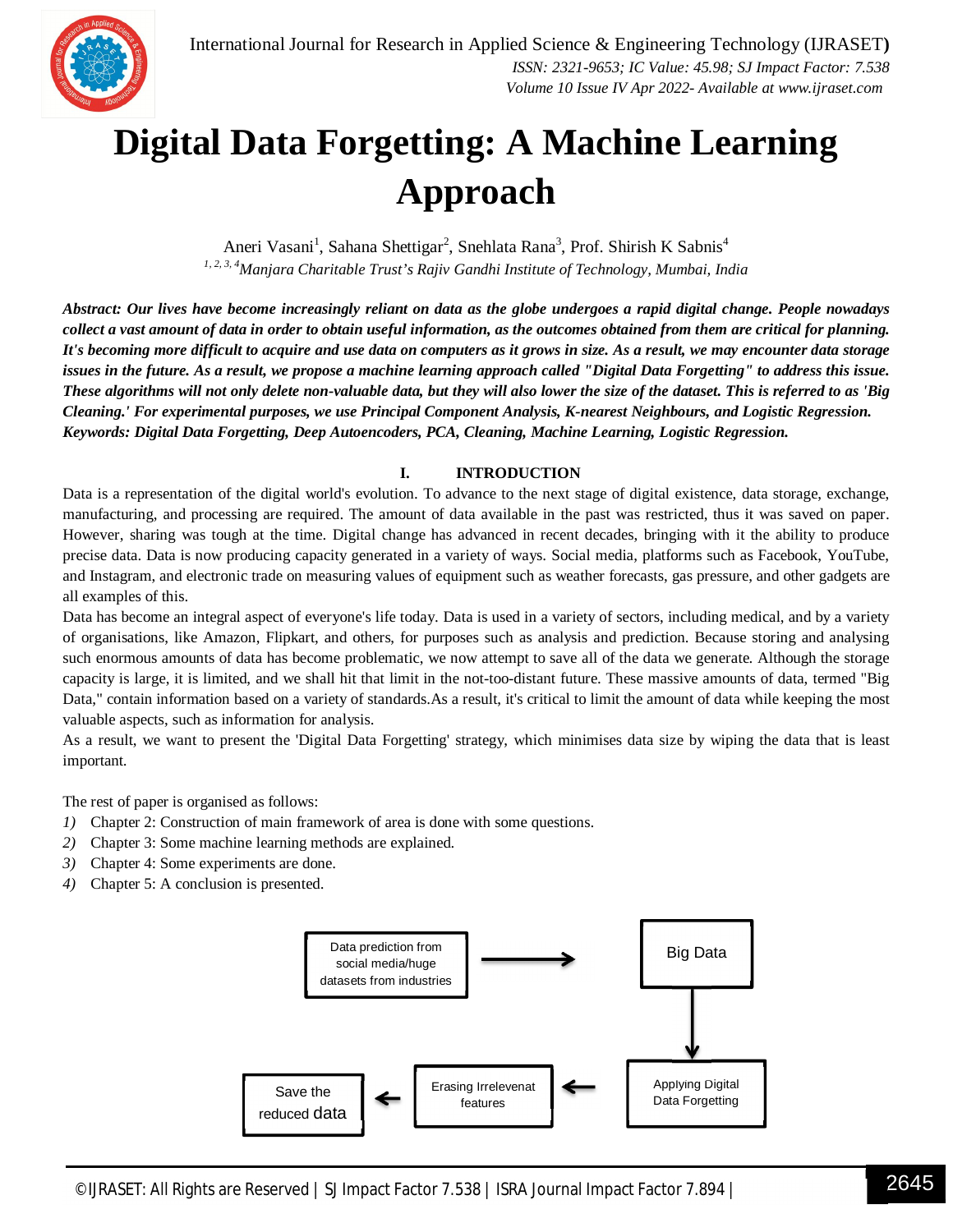#### International Journal for Research in Applied Science & Engineering Technology (IJRASET**)**



 *ISSN: 2321-9653; IC Value: 45.98; SJ Impact Factor: 7.538 Volume 10 Issue IV Apr 2022- Available at www.ijraset.com*

#### **II. RELATED WORK AND RESEARCH QUESTIONS**

Despite the fact that the rising cost of keeping data has resulted in a loss of time in machine learning models, there is no data cleansing method.

Similar to this difficulty, the community has come up with solutions to similar data issues.

Experts choose the most essential real-life data and issues. In a library, for example, deciding which books should be maintained on the shelves and which should be archived. It is handled by a librarian who is an expert in this sector, who develops the criteria based on her previous experience and chooses amongst them. The shelf layout is then completed. Because this type of research hasn't been done before in the literature, we've developed a method that supports real-world issues, such as in a library. We offer our strategy by producing replies to various inquiries in order to identify a novel approach for solving a problem that influences the success of a Machine Learning model arising from a data set.

- *1)* Is there any data in the dataset that is inconsistent, despite the fact that the class is specified?
- *2)* Is there a structure to the data set that causes overfitting?
- *3)* Which component of the data set provides us with the most useful attributes?

We conclude that the strategy used to answer the aforementioned study questions will not only increase the performance of Machine Learning models, but will also save businesses money on storage costs.

#### **III. MACHINE LEARNING FOR DIGITAL FORGETTING**

In this research, we implement four strategies that are widely used in the field of machine learning. For experimental and analysis purposes, K-Nearest Neighbours, PCA, Deep autoencoders, and Linear Regression are used. It is vital to understand the concept behind how we can forget data utilising these techniques.

#### *A. KNN*

One of the most widely used machine learning algorithms is the k-NN algorithm. It can be used for regression analysis as well as categorization. The location of data from a test set whose class is already known is used to build a k-NN model. It basically categorises itself into different categories, eg: 3 various types of candies in a box.

#### *B. PCA*

PCA is another machine learning algorithm that is used mostly. Using the PCA algorithm, we may determine the most important components that reflect the data. The eigenvector-based approach is PCA.

3 simple steps:

- *1)* Standardization..
- *2)* Calculation of covariance matrices
- *3)* IDENTIFY THE PRINCIPAL COMPONENTS BY COMPUTING THE EIGENVECTORS AND EIGENVALUES OF THE COVARIANCE MATRIX.

#### *C. Deep Autoencoders*

We also use a deep auto encoder, which is a type of neural network, in our research. This procedure is mostly used to reduce dimension. This method is quite good at detecting irrelevant data. It is an unsupervised learning technique with two components: an encoder and a decoder. The data is fed into the encoder, which creates a model/code to encode or convert it.

The converted data is referred to as a better qualified data set than the input, such as a noise-free data set.

#### *D. Logistic Regression*

Logistic regression is a "supervised machine learning" approach that can be used to model the likelihood of a specific class or occurrence. When the data is linearly separable and the result is binary or dichotomous, this method is applied. As a result, for Binary classification tasks, Logistic regression is commonly utilised.

PCA and Deep Autoencoders are thus utilised to reduce the dataset's dimensionality, while KNN and Logistic Regression are employed for classification and regression.

The goal of this research is to locate and eliminate less valuable material. We employ PCA and Deep Autoencoders for this. The use of KNN Algorithm and Logistic Regression is to check the improved accuracy after removing irrelevant data.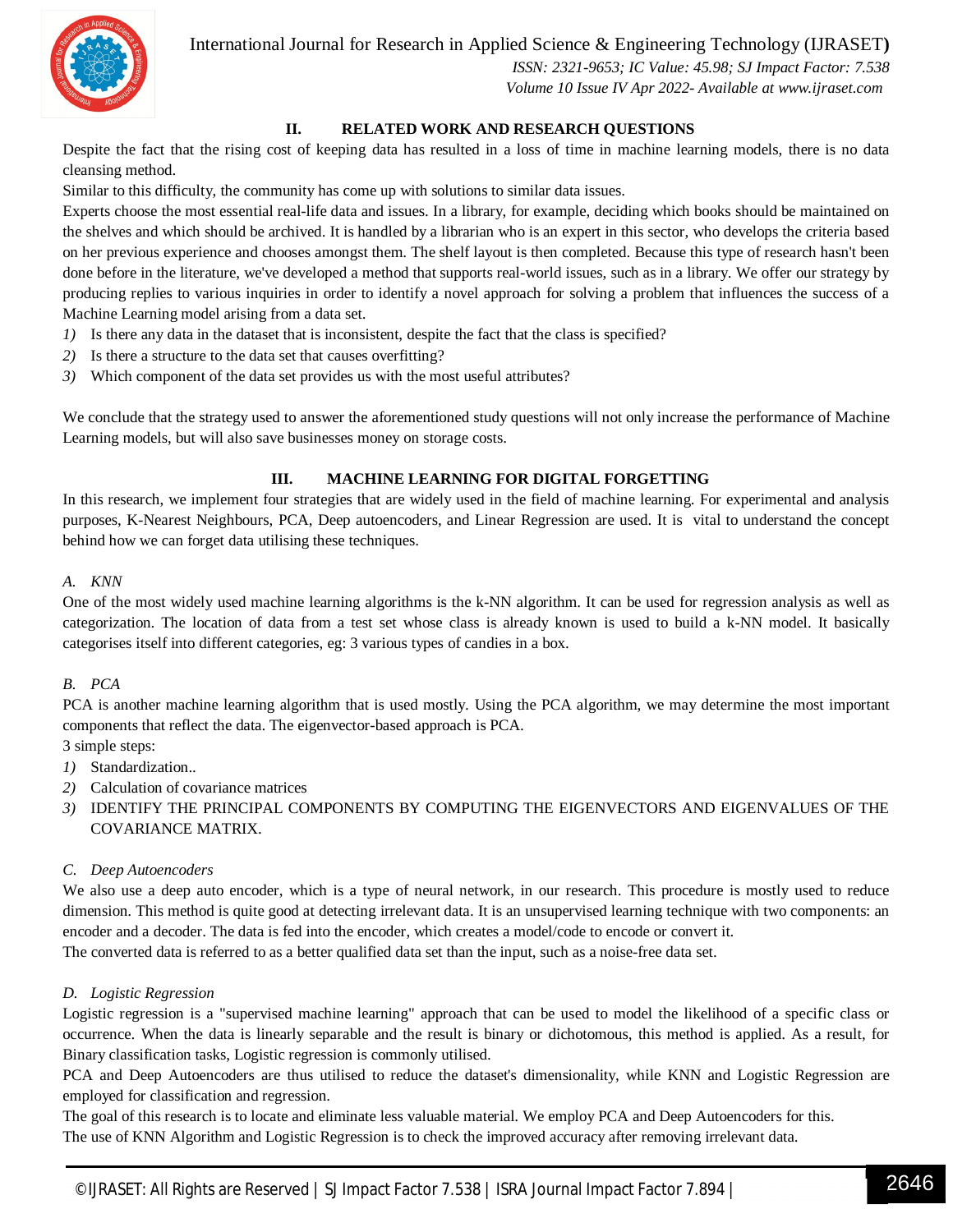

International Journal for Research in Applied Science & Engineering Technology (IJRASET**)**

 *ISSN: 2321-9653; IC Value: 45.98; SJ Impact Factor: 7.538 Volume 10 Issue IV Apr 2022- Available at www.ijraset.com*

#### **IV. IMPLEMENTATION**

Three datasets are used in this analysis. The first dataset is the iris dataset, which has 50 samples of each kind, each of which has been classified into four additional attributes. The wine prediction dataset is the second dataset. It has 13 characteristics ranging from alcohol to proline k, as well as one dependent variable, customer segment.

The third dataset is the cancer dataset, which includes 30 features that can help clinicians discriminate between benign and malignant tumours.

We aim to extract the least relevant characteristic while erasing data from data storage because it will not be able to store all data in digital storage in the future.

The 4 techniques for experimental analysis are:

#### *A. Application of PCA on Digital Data Forgetting*

To determine the most essential feature in the dataset, the PCA algorithm is utilised. We delete the n-variety of data that aren't really necessary. The goal is to find and remove the least important features:

- *1)* Calculate the average of the data
- *2)* Use the mean of the data to scale the data.
- *3)* Get the diagonals of the covariance matrix to find the data variances.
- *4)* Delete the first n records with the smallest variance.

#### *B. Application of KNN*

We apply the KNN algorithm to determine the class of each record. We remove the record if it falls within the cluster's middle threshold.

The steps are as follows:

To begin, we use the iris dataset to train a k-NN model and determine the accuracy of k-NN prediction.

Then we use a deep autoencoder technique with a digital data forgetting strategy. The input layer of our deep autoencoder model contains 150 nodes, the middle layer (final layer of encoder) has 1 node, and the output layer has 150 nodes. We notice that after a 10% forgetting period, the prediction accuracy improves.

#### *C. Application of Deep Auto Encoder*

We utilize a deep autoencoder for data compression and discover the farthest records to compress the data in this manner. We eliminate the records that are the farthest away.

- Algorithm steps are as follows:
- *1)* Normalize the input
- *2)* Design a deep autoencoder
- *3)* The last layer of the encoding section must have one node
- *4)* Train the deep autoencoder
- *5)* Predict with the encoding layer We will have compressed data after this step.
- *6)* Find the distance between compressed data and normalised data. Sort the distances discovered.

The record/feature with the largest distance is the least relevant. Finally, get rid of the records/features that aren't critical.

#### *D. Application of Logistic Regression*

Logistic regression is a technique for estimating the likelihood of a discrete outcome based on a single variable. The most common logistic regression models produce a binary result, such as true or false, yes or no, and so on. The algorithm's steps are as follows:

- *1)* Data pre-processing.
- *2)* The Training set is subjected to Logistic Regression.
- *3)* Predicting how an exam will turn out.
- *4)* Visualizing the test set's results to ensure accuracy (Creation of Confusion matrix).

As a result, machine learning techniques can be used to change data. We can save the most valuable characteristics after we've identified them, and the remainder can be deleted.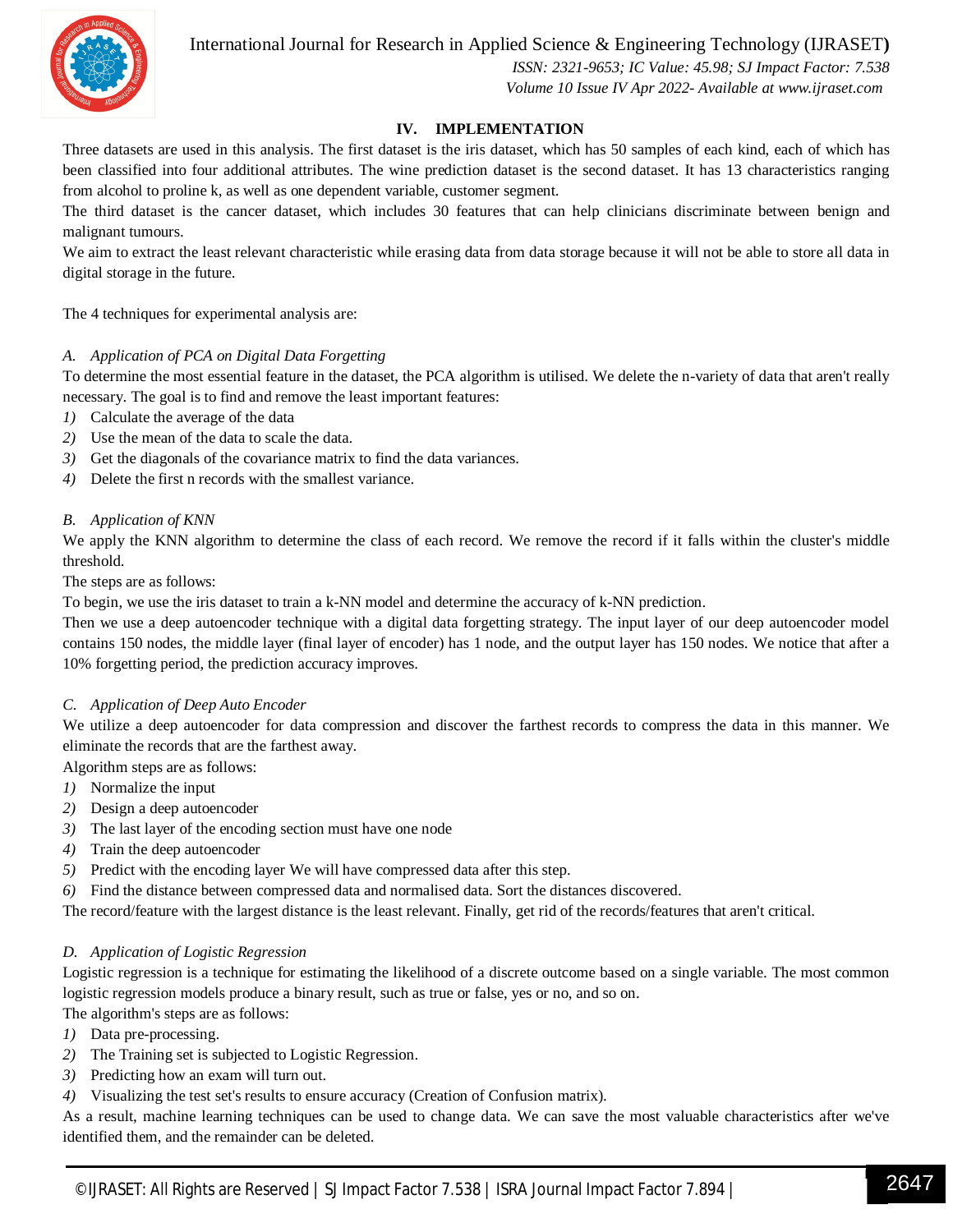

International Journal for Research in Applied Science & Engineering Technology (IJRASET**)**

 *ISSN: 2321-9653; IC Value: 45.98; SJ Impact Factor: 7.538 Volume 10 Issue IV Apr 2022- Available at www.ijraset.com*

#### **V. RESULTS**

To begin, we use classification and regression methods without any sort of forgetting. The dataset is then subjected to digital data loss. The reduced dataset is saved. Then we repeat the forgetting procedure to see if the accuracy has improved.

For the purposes of this study, we used three datasets. The iris dataset, the wine prediction dataset, and the cover dataset are all available.

| Sr.<br>no | Dataset                    | Algorithm used<br>for prediction | Result<br>before<br>DigitalD<br>ata<br>Forgettin<br>g | Result<br>after<br>DigitalD<br>ata<br>Forgettin<br>g |
|-----------|----------------------------|----------------------------------|-------------------------------------------------------|------------------------------------------------------|
| 1.        | Iris dataset               | K-NN                             | 96.67%                                                | 100%                                                 |
| 2.        | Wine<br>prediction<br>data | Logistic<br>Regression           | 94.44%                                                | 97.92%                                               |
| 3.        | Cancer<br>dataset          | Logistic<br>Regression           | 96.5%                                                 | 97.08%                                               |

#### **VI. CONCLUSION**

We used three datasets: the iris dataset, the Wisconsin Breast Cancer dataset, and the wine prediction dataset. We did not apply any digital data forgetting mechanism to the Iris dataset at initially, instead training the KNN model on it. After that, we use PCA to forget digital data, and then we train the KNN model on the dataset after removing irrelevant features. We noticed a 3.33 percent boost in accuracy when  $K= 5$  was used as the best value.

On datasets with larger dimensions, we can use the digital data forgetting process. The accuracy of the breast cancer dataset and the wine prediction dataset improved by 0.58 percent and 3.48 percent, respectively.

We found that reducing irrelevant data not only shrinks the dataset and makes it easier to work with, but it also improves the accuracy of the machine learning algorithm.

We provide a digital data forgetting approach for huge data called 'Big Cleaning' in this paper. Storage devices will be able to store more data as a result of this method.

Furthermore, it improves accuracy, which will benefit a variety of organisations and can be used in medical disciplines, among other things.

#### **REFERENCES**

- [1] Melike GÜNAY, Digital Data Forgetting: A Machine Learning Approach. IEEE Journal
- [2] Digital Data Forgetting: A Machine Learning Approach Mir Mohammad Yousuf1 , Shravan Kumar2 ,Mamoon Rashid3 ,Bisma Majid pp. December 2019
- [3] Visualization Study of High-dimensional Data Classification Based on PCA-SVM, ZHAO Zhongwen pp. Second international conference 2017
- [4] Big Data Dimension Reduction using PCA Tonglin Zhang Department of Statistics, Interenational Conference of smart cloud 2016
- [5] Dimension Reduction Big Data using recognition of data, data features based on Copula Function and Principal Component Analysis, pp. 2021
- [6] I. Jolliffe, "Principal component analysis. In: International encyclopedia of statistical science", Springer, Berlin, Heidelberg, 2011. p. 1094-1096
- [7] Lei J H, Yang J H, Zhong J C. High-dimensional Data Visualization Based on Principal Component Analysis and Parallel Coordinate[J]. Computer Engineering, 2011, 37(1):48-50